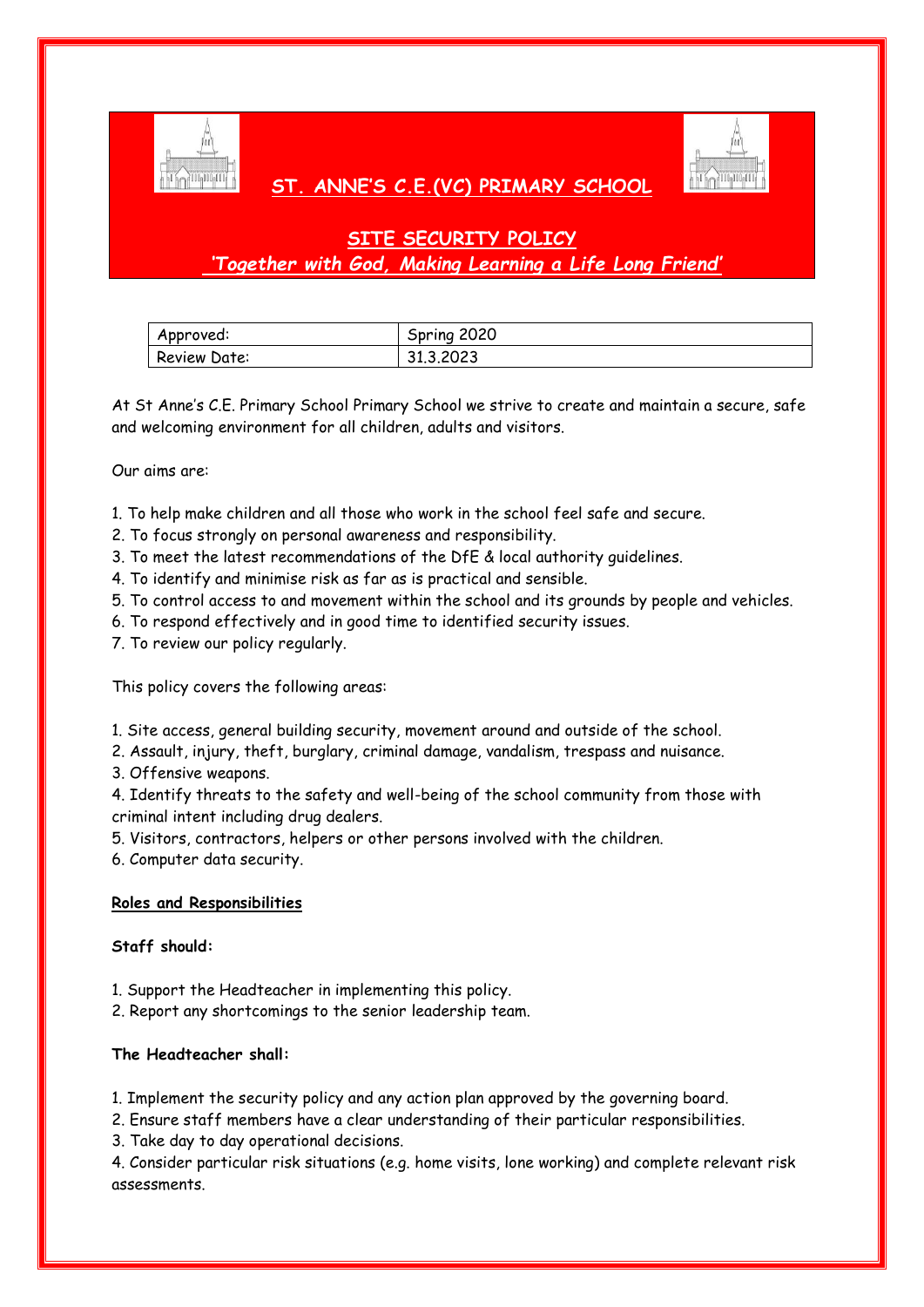- 5. Consult with local professionals as appropriate (e.g. police, road safety workers, etc.).
- 6. Provide appropriate information to pupils, parents and visitors.
- 7. Monitor and review security measures.
- 8. Review the policy and update the governing board as needed.

### **The governing board shall:**

- 1. Review and approve the security policy and any action plan for the school.
- 2. Ensure arrangements exist for measures to be monitored and reviewed.
- 3. Determine expenditure priorities.

### **Pupils, parents, community users, visitors and neighbours/businesses will be:**

- 1. Expected to respect the measures taken by the school to improve and ensure security.
- 2. Be encouraged to report ideas and problems to the staff or governors or both.
- 3. Will be informed of any security incident that may affect them

### **Physical Measures**

St Anne's C.E. Primary School Primary School is on two sites- the main school (St Anne's Vale) and the school field accessed from Church Road.

The main front entrance from New Lane provides pedestrian access to the school.

Remote controlled, locked gates allow only authorised access. Visitors must press an intercom and speak to the school office to request entry. This is visible from the school office and once visitors have been verified the gates are opened remotely to provide access.

St Anne's Vale provides vehicle access to the staff car park. This is strictly for use by staff and visitors only and is open until 8.40am. Between 8.40am and 3.30pm the gates remain closed. No vehicle access is allowed between 8.40am and 9.10am and from 3.00pm until 3.30pm. Should access be needed between 9.10am and 3.00pm staff or visitors are asked to close the gates.

In addition to the above, school uses the following physical security measures:

1. Sign-posted entry to ensure all visitors report to reception which is located at the front of the school.

- 2. All visitors are required to sign in and out with reception.
- 3. Identification badges for visitors and helpers.
- 4. All door and window locks comply with LA standards and are reviewed regularly.
- 5. Members of staff will not admit any unknown person unless their identity has been verified.
- 6. Outside normal hours the school is protected by an electronic security alarm.

### **Security of the Building**

1. Electronic fire and security alarms are in operation and are linked to control centres.

2. Security lights are activated if the premises are occupied after dark.

3. Class teachers secure their classrooms by closing all windows and ensuring that their equipment is switched off when they leave.

4. The last key holder to leave the premises is responsible for securing the building and grounds if they leave after the Site Technician.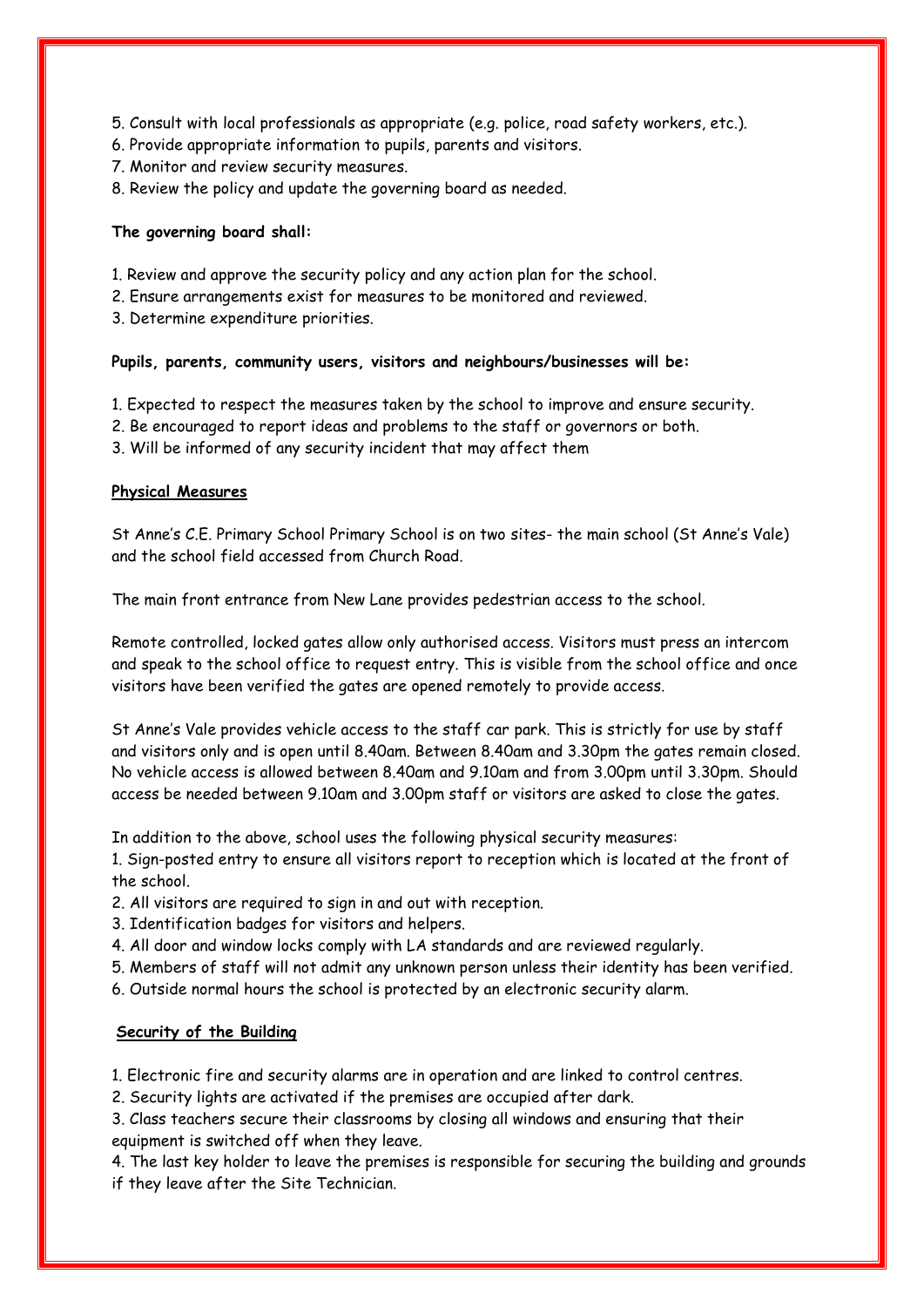### **Alarm Call-Outs**

Key holders will attend the building in the event of alarm activation. Should the key holder feel it is necessary they will wait in the car park and contact the police. If necessary, additional key holders will be contacted for support.

### **Car Parking and Vehicle Movement**

Vehicles used to drop off and collect children are not allowed to enter or leave the staff car park at any time. Special arrangements can be made for disabled visitors. Entrances are supervised during the start of the school day and children are supervised from the classrooms until they are collected in the afternoon. The main entrance and site pedestrian gate to the village hall car park are locked at 9.05a.m. until 3.15 p.m. each day.

They are also locked as soon as possible after 3.30 p.m. or following after school clubs/events.

### **People Management**

The school acknowledges the concerns of all parents for the welfare of their children and its duty of care to ensure their safety. Critical to this is the selection, monitoring and control of all adults who come into contact with the children. The governing board and all staff take this aspect of management of the school extremely seriously. The following rules apply to all individuals who come into contact with children:

1. All staff and governors are fully vetted before joining the school team or governing board. This includes the taking up of references and checks with the Disclosure Barring Service (DBS) on criminal records for any offence.

2. A single central register of all staff, governors, volunteers, contractors and bought in professional services is kept.

3. All regular volunteers are provided with a pack which includes safeguarding, DBS information and other relevant forms and guidance. Volunteers are asked to sign that they have read and understood the information provided.

4. All visitors to school are obliged to wear identification badges. Children are instructed on what to do when they encounter an unidentified stranger.

### **Site Technician**

It is the responsibility of the Site Technician to check daily, that:-

- all locks and catches are in working order
- the security system is working properly
- all the windows are closed
- the doors are locked and secure
- the security alarm is set
- all gates are shut

### **Headteacher**

It is the responsibility of the Headteacher to ensure the performance of the above functions in the absence of the site Technician.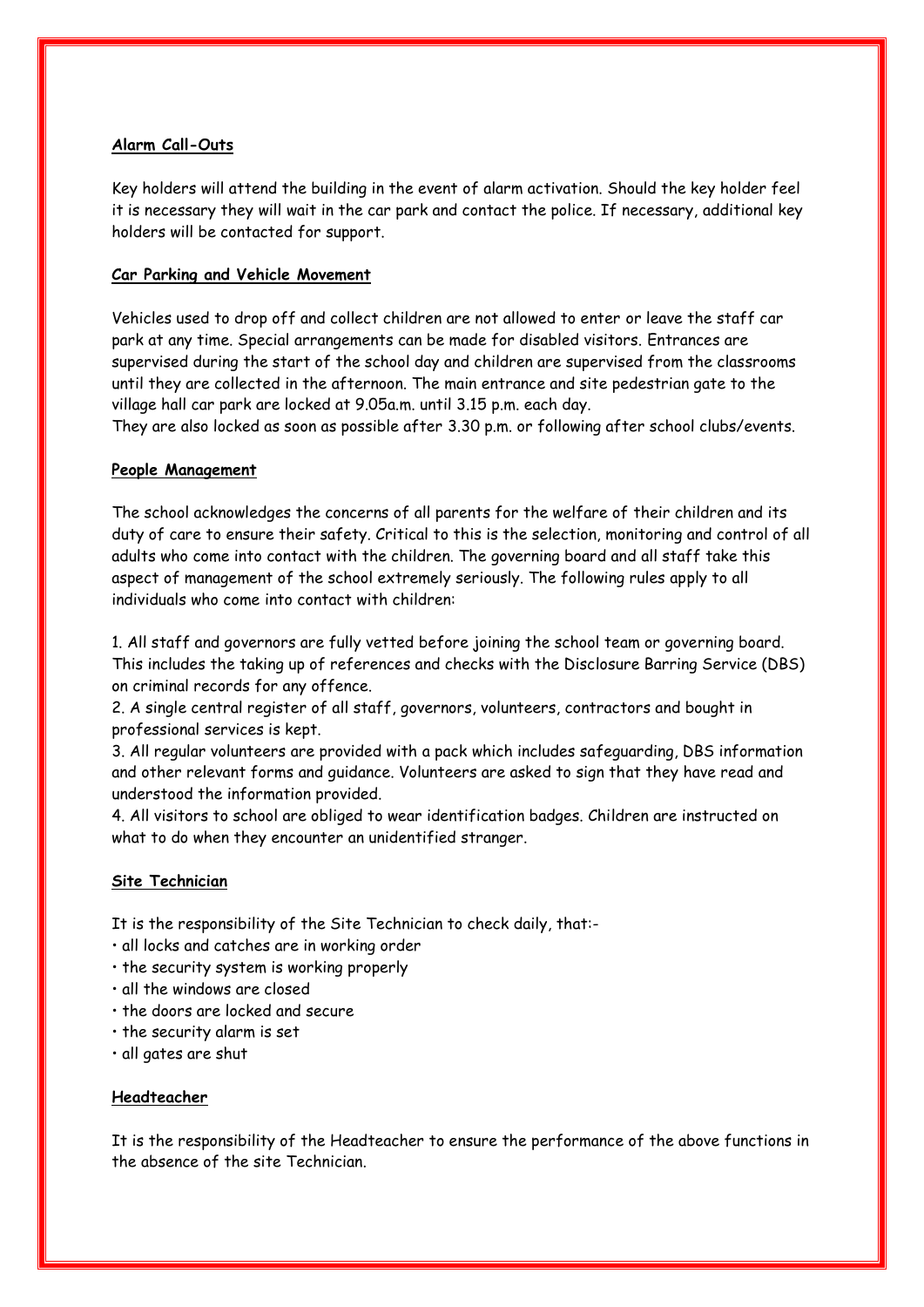In addition, the Headteacher or in their absence, a member of the senior leadership team is responsible for the security of the premises during the school day.

#### **Lone Working**

Ideally staff should not work alone at school as there are risks involved, such as assault, accident or sudden illness. Indeed, staff should carefully consider if they really need to be on site at all outside of reasonable hours as it is important to preserve a 'work – life balance'. Any member of staff wishing to work outside of normal school hours should try to ensure that at least one other colleague is also on site – ideally within 'hailing distance', or with both parties having mobile phones programmed with each other's numbers. If a member of staff arrives at school outside of normal school hours and finds another colleague is already in the building, they should let them know that they are on site. If a member of staff is about to leave the building, and just one or two other colleagues are remaining on site, they should let them know they are going. However, if a member of staff chooses to work alone on site they should take these precautions:

- Do not work at height on a ladder or steps.
- Do not go into lofts or any other space in which you might become trapped.
- Do not undertake any tasks involving hazardous tools or materials.
- Avoid working outside of the main building.
- Lock the doors and close the windows to prevent intruders.
- Know the location of the nearest fire exit and how to open it in an emergency.
- Know the location of the nearest first aid kit.
- Carry a mobile phone.
- Cars should be parked close to the entrance.
- When leaving, limit the amount you are carrying to have one hand free.
- Ensure someone knows where you are and when you intend to leave the school. Arrange to telephone them when you are leaving.
- If you arrive at school and find any sign of intruders, do not enter the building. Instead, call the Police.
- If you become aware of intruders or vandals, do not challenge them. Instead, call the Police.
- Do not work alone if you know you have a medical condition that might cause you to become incapacitated or unconscious.
- When working alone, do not attempt any tasks which have been identified as medium or high risk,

or which common sense tells you are potentially hazardous given your own level of expertise and the nature of the task.

#### **Pupil Supervision – Arrivals**

Children should not arrive on site until 8:50 am unless they are attending a supervised activity or have permission to be in school before this time. The school doors are opened at 8.50a.m until 9.00am. If children arrive after this time they should report to the school office.

Pupils arriving on time should enter school through the several doors as follows:

Reception- ramp door between Year 5 and Reception

Year 1- Year 1 ramp next to Reception

Year 2- Year 2 door from St Anne's Vale.

Years 3/4/5/6- Main entrance from KS2 playground.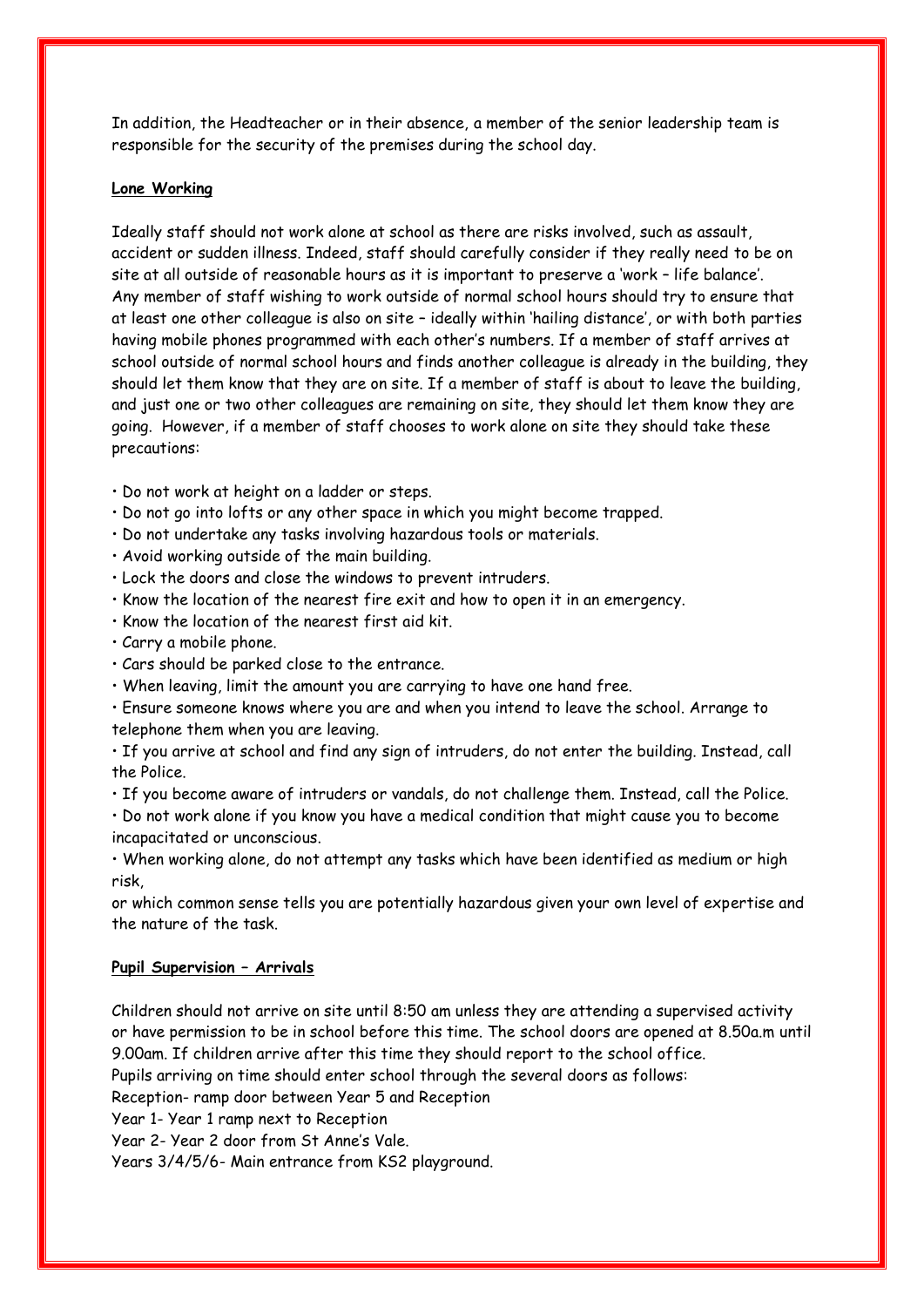and then go to their respective classrooms where they will be supervised by members of staff.

### **Supervision on School Grounds**

1. During the school day all children are supervised when in the playground. This is by teachers and support staff at morning and afternoon break and by lunchtime assistants at lunchtime. 2. There should always be a member of the qualified teaching staff out with a class during games or outdoor PE.

3. At playtime and lunchtime, staff (whether teaching or non-teaching staff) should patrol the designated areas as indicated on the duty list. Staff should be vigilant at all times and should not stand talking together.

### **Leaving School at the End of the Day**

The pedestrian gates are opened at 3.15 p.m. and parents are permitted to wait in the playground.

All children are collected from the playground. They stay with their teachers, and are only allowed to leave when appropriate.

### Children are:

• not allowed to walk home by themselves unless individual arrangements have been made and are known to school. Permission slips are granted to Year 5 and 6 pupils upon consent from parents and carers.

•collected by a known adult. If by 3.30 p.m., the adult who should be collecting a child has not arrived, the child will be asked to report to the school office, where a member of the office staff will telephone to see what the delay might be. The child remains in the reception area until an adult arrives to collect them. Parents must inform the school by telephoning the school office or by informing the teacher in the morning in person, if they wish their child to be collected by another person.

### **Leaving School during the Day**

No child is allowed out of school during the day for an appointment unless a known adult arrives to collect them from the school office. The departure and return of the pupil is logged by office staff and copies of appointment cards and letters are requested.

### **Trespass and Nuisance**

In the first instance, members of the senior leadership team should consider the level of risk and may approach an unauthorised member of the public. If pupils are outside, it might be necessary for the Lockdown procedure to be followed. Recourse to the law will be considered where necessary. This extends to unlawful presence on site, individuals creating a nuisance or disturbance and verbal abuse of pupils or staff as well as violence to any individual. Any such situation will be contained as appropriate at the time but as this is a criminal offence the school will always refer to the Police.

### **Serious Incidents or Threats**

In the event of any serious incident staff should: 1. Stay calm.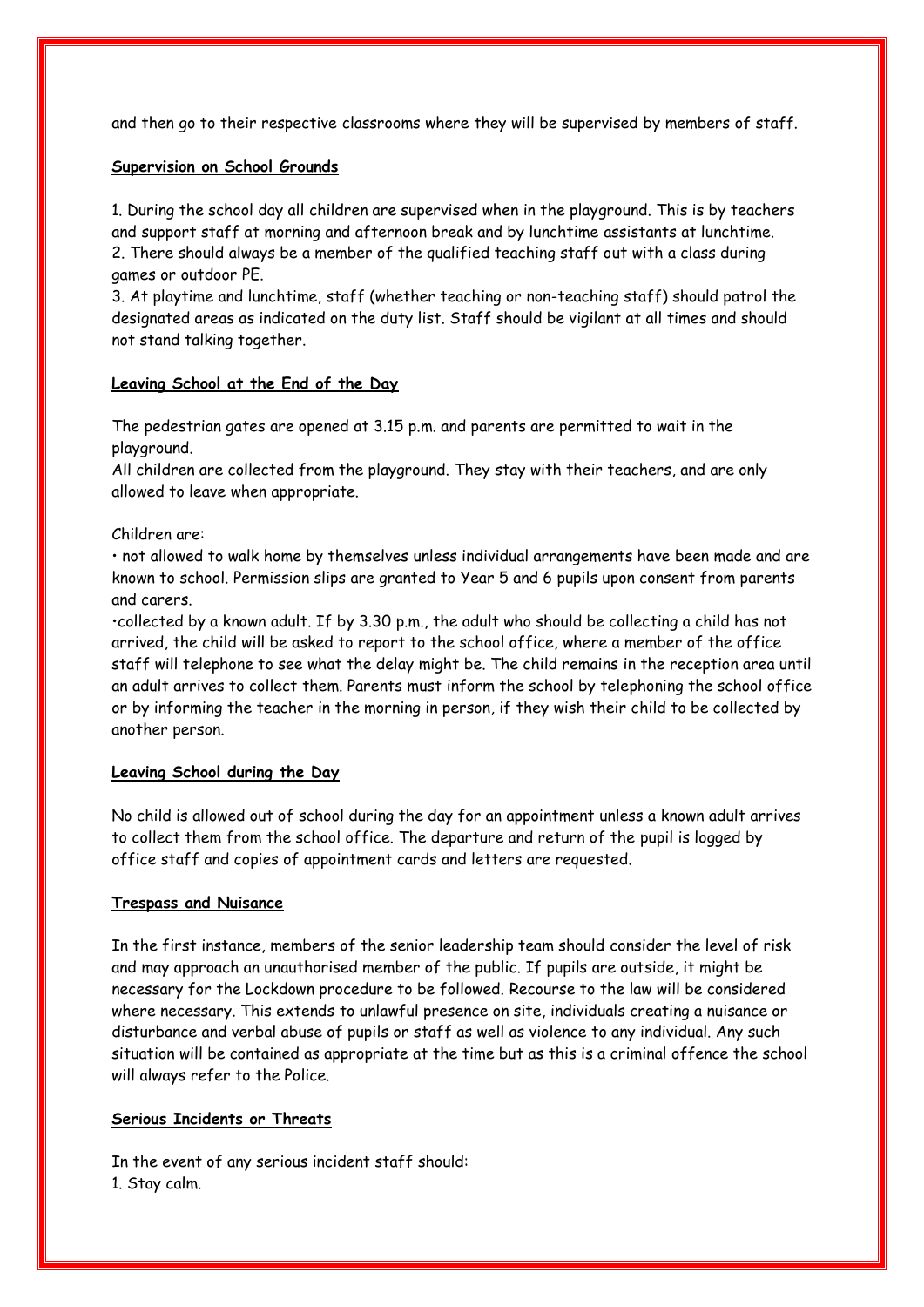- 2. Minimise the risk to themselves, children and others.
- 3. Seek help as soon as possible (for example, referral via internal phone).

The general policy is:

a. The welfare, security and protection of children, staff and visitors will take precedence over any other action required to contain the situation.

b. The Headteacher or other senior member of staff must be informed. A decision will then be made on the way forward.

After any such event, a detailed report will be prepared by a nominated individual for presentation to the governing board. If required, an emergency meeting will be held by the governing board to review, make recommendations and take appropriate action. Statutory bodies such as the Police, local authority, etc. will be informed and consulted as required. The school will seek to follow best practice guidelines in its response and handling of threats and incidents.

### **Offensive Weapons**

The Headteacher has discretion to determine what an offensive weapon is or what may cause harm if worn or brought into school, and to ban it. Any appeal against the head teacher's decision will be considered by the governing board. Any weapons confiscated will be handed to the Police.

### **Theft and Burglary**

Schools are not immune from burglary or from theft of belongings, monies or personal items. The school takes an active stance on this with items of high value being "security marked". Banking of cash is undertaken each week to ensure that large sums are not left on the school premises and that insurance limits are not exceeded. Valuables left on school premises are stored securely. The school actively encourages personal security awareness. Pupils and staff are discouraged from bringing in items of value. Any incident of theft is investigated. Mobile phones should not be brought into school by pupils, but if prior agreement is given, the phones will be handed in each morning to the school office and will be stored safely for collection at the end of the day. The school will not take responsibility for loss or damage to phones.

### **Curriculum Activities**

Children will be made aware of security issues at the appropriate level through a series of school based activities. They will be:

- 1. Encouraged to be security conscious e.g. never open external doors to adults.
- 2. Encouraged not to approach any adult they don't know but to tell a safe adult.
- 3. Taught how to take care of themselves and others Stranger Danger.

The school takes advantage of any opportunity to heighten children's awareness. Children will be listened to and their fears and concerns respected.